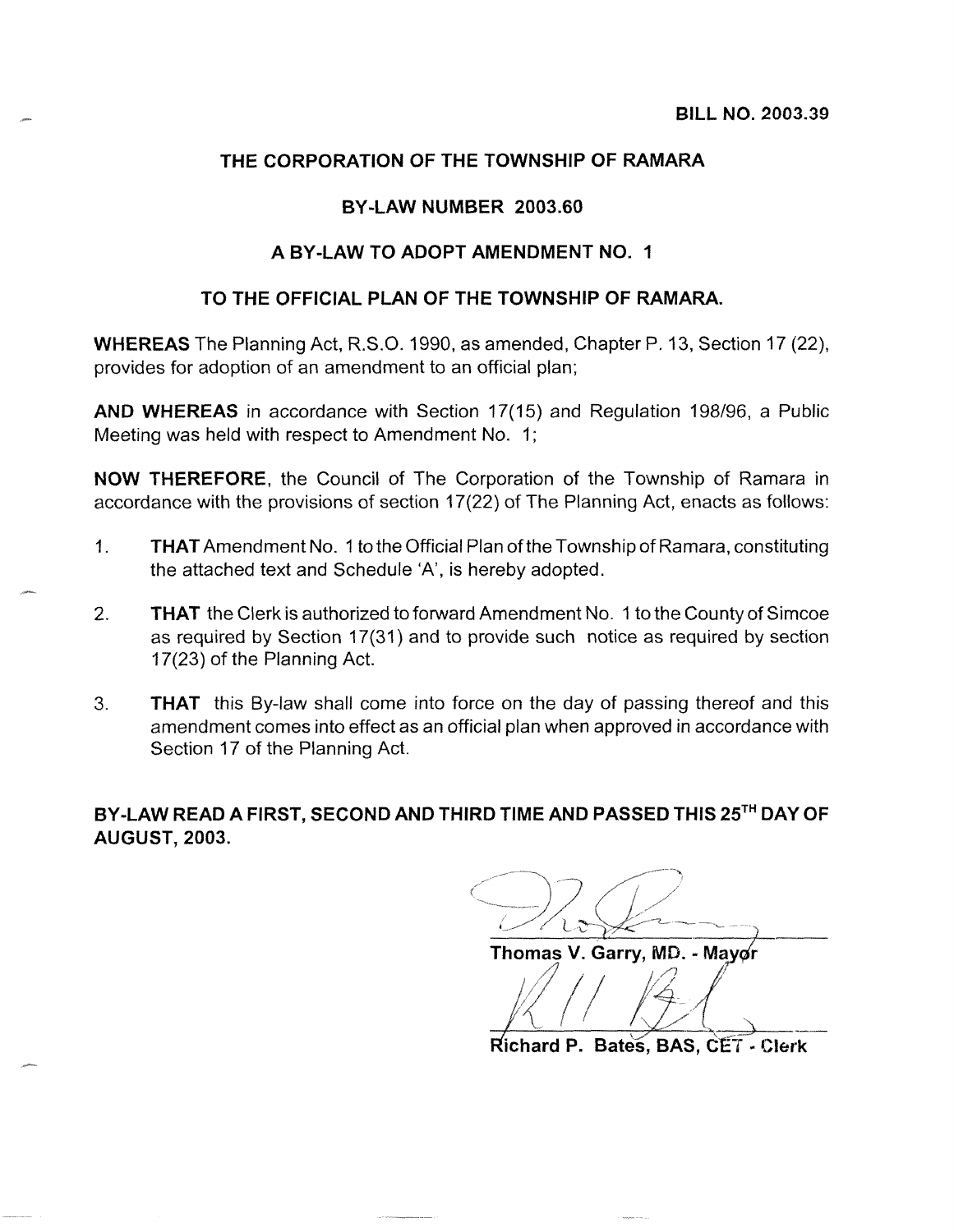AMENDMENT NO. 1

TO THE

OFFICIAL PLAN

OFTHE

TOWNSHIP OF RAMARA

 $\hat{\rho}$  , we have the constant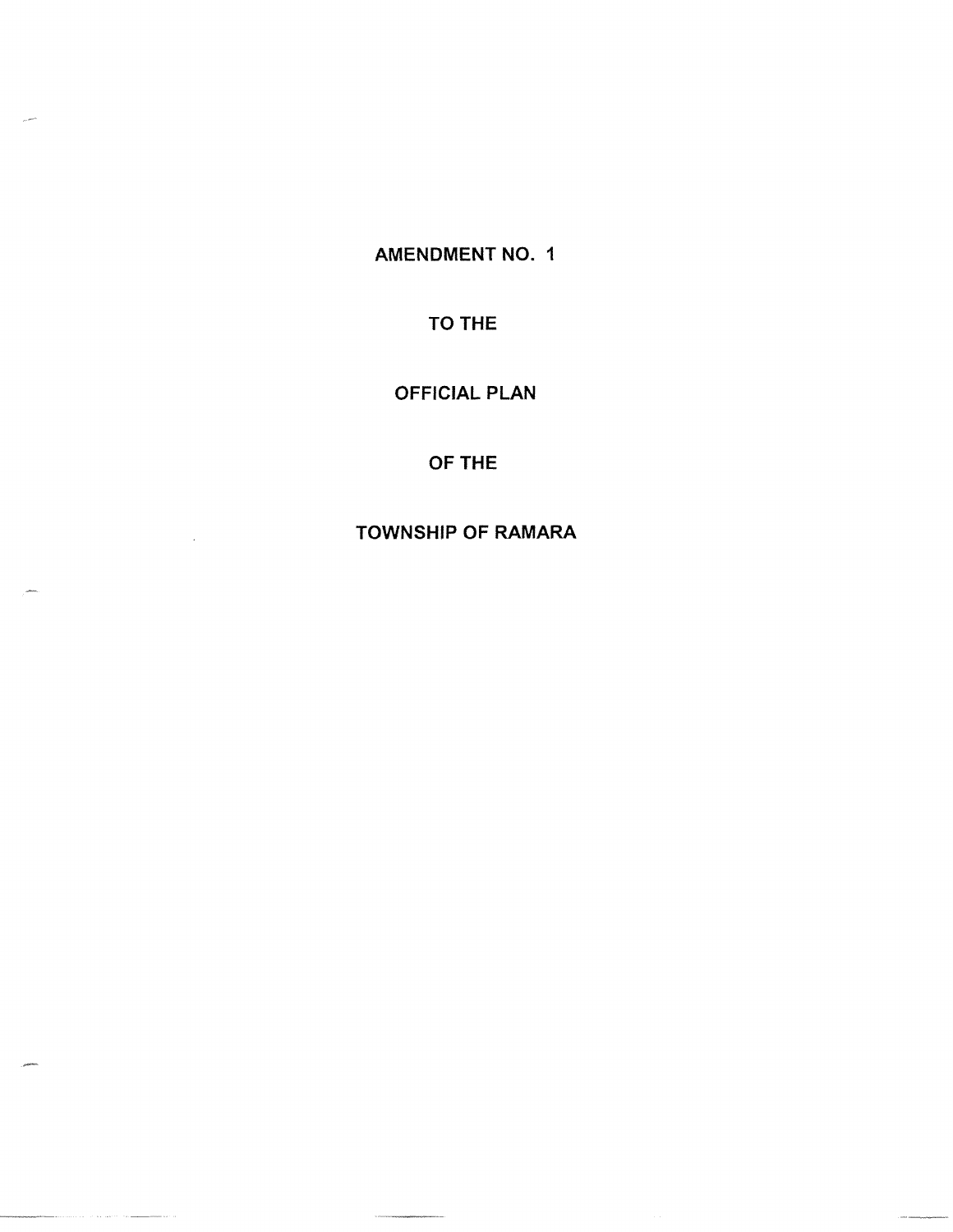# **AMENDMENT NO. 1 TO THE OFFICIAL PLAN OF THE TOWNSHIP OF RAMARA**

### **PART A - THE PREAMBLE**

#### **1. Purpose of the Amendment**

The purpose of Official Plan Amendment No. 1 is to change the land use designation shown on Schedule 'A' attached from "Industrial" to "Rural". This amendment will permit the use of the lands as a single detached residence.

#### **2. Location**

This amendment is specific to lands located in Part of Lot 25, Front Range, in the Township of Ramara (former Township of Rama), more particularly described as Part 1 on Plan 51 R-20306, with an area of approximatelyO.SOS hectares (2.00 acres). The subject land is located approximately 1.2 kilometres north of Longford Mills on the east side County Road 44, as shown on Schedule "A" to the Official Plan.

#### **3. Basis**

The Official Plan of the Township of Rama currently designates the subject land "Industrial". The property has never been developed and the owner now wishes to use the lands for residential purposes. The proposed use is not permitted in the "Industrial" designation. All of the site will be designated "Rural" which will permit the proposed residential use.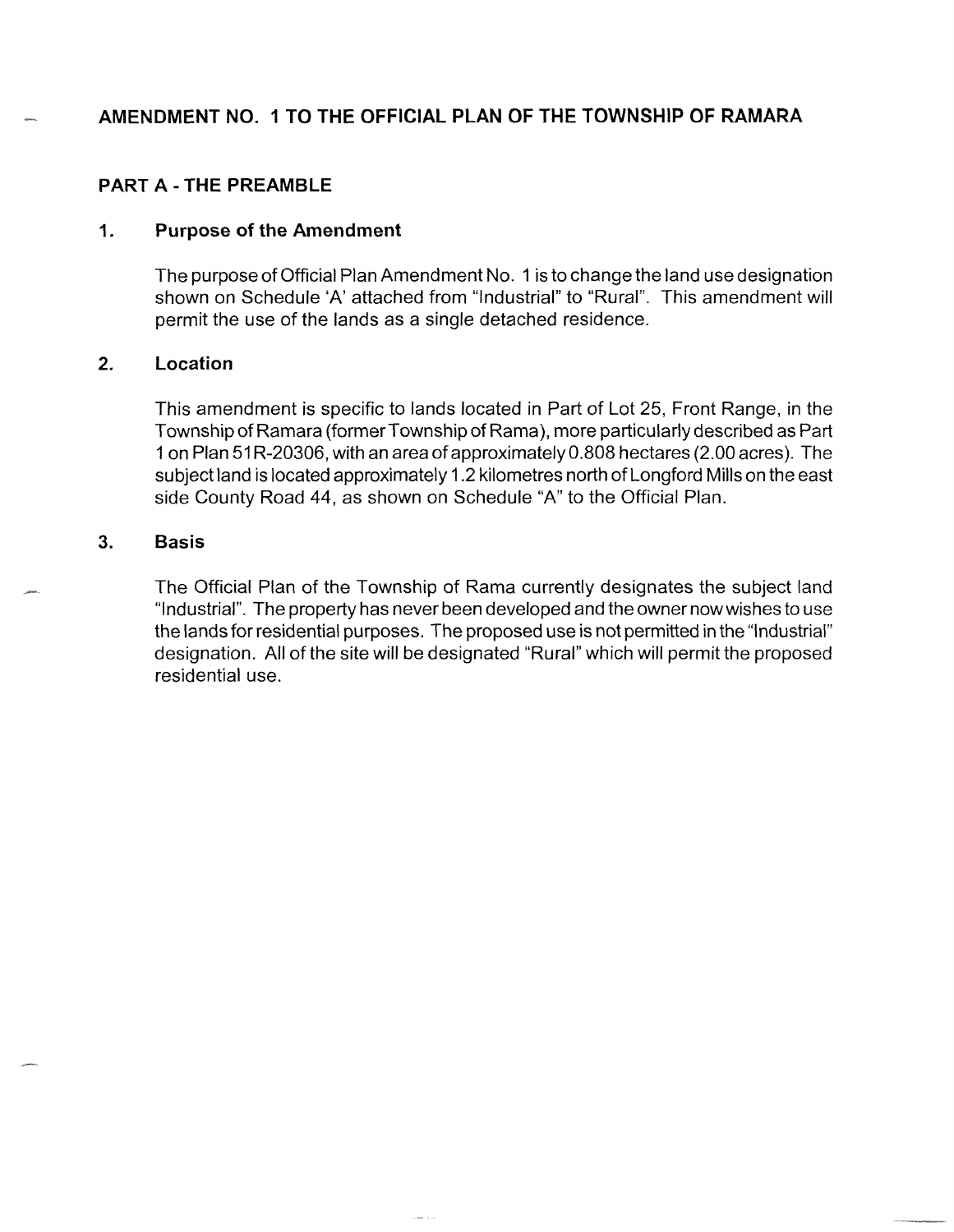### **PART B - THE AMENDMENT**

All of the Amendment entitled PART B - THE AMENDMENT consisting of the attached text and schedules constitutes Amendment No. 1 to the Official Plan ofthe Township of Ramara.

1. Schedule 'A' entitled "Land Use and Roads Plan" of the Official Plan of the Township of Ramara is hereby amended by redesignating certain lands located in Part Lot 25, Front Range, in the Township of Ramara (the former Township of Rama) from "Industrial" to "Rural".

Amendment No. 1 shall be implemented by means of a Zoning By-law passed pursuant to the provisions of Section 34 of The Planning Act.

The provisions of the Official Plan of the Township of Ramara, as amended from time to time, shall apply in regard to the interpretation of this amendment.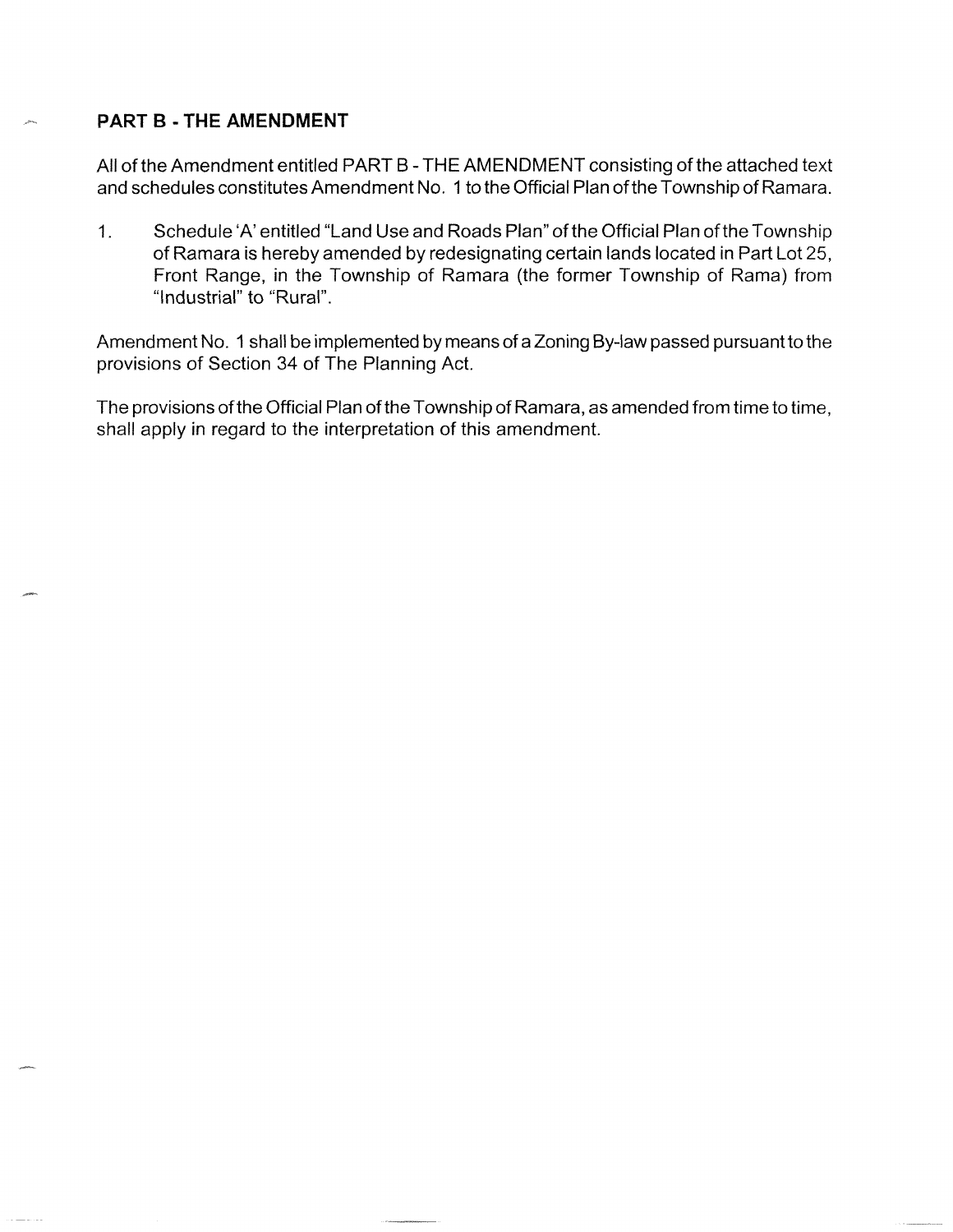# **PART C- THE APPENDIX**

The following appendices do not constitute part of Amendment No. 1 but are included as information supporting the amendment.

- 1. Minutes of Public Meeting, held on July 14, 2003
- 2. Memorandum from the Township Planning Consultant to the Township of Ramara, dated June 30, 2003.